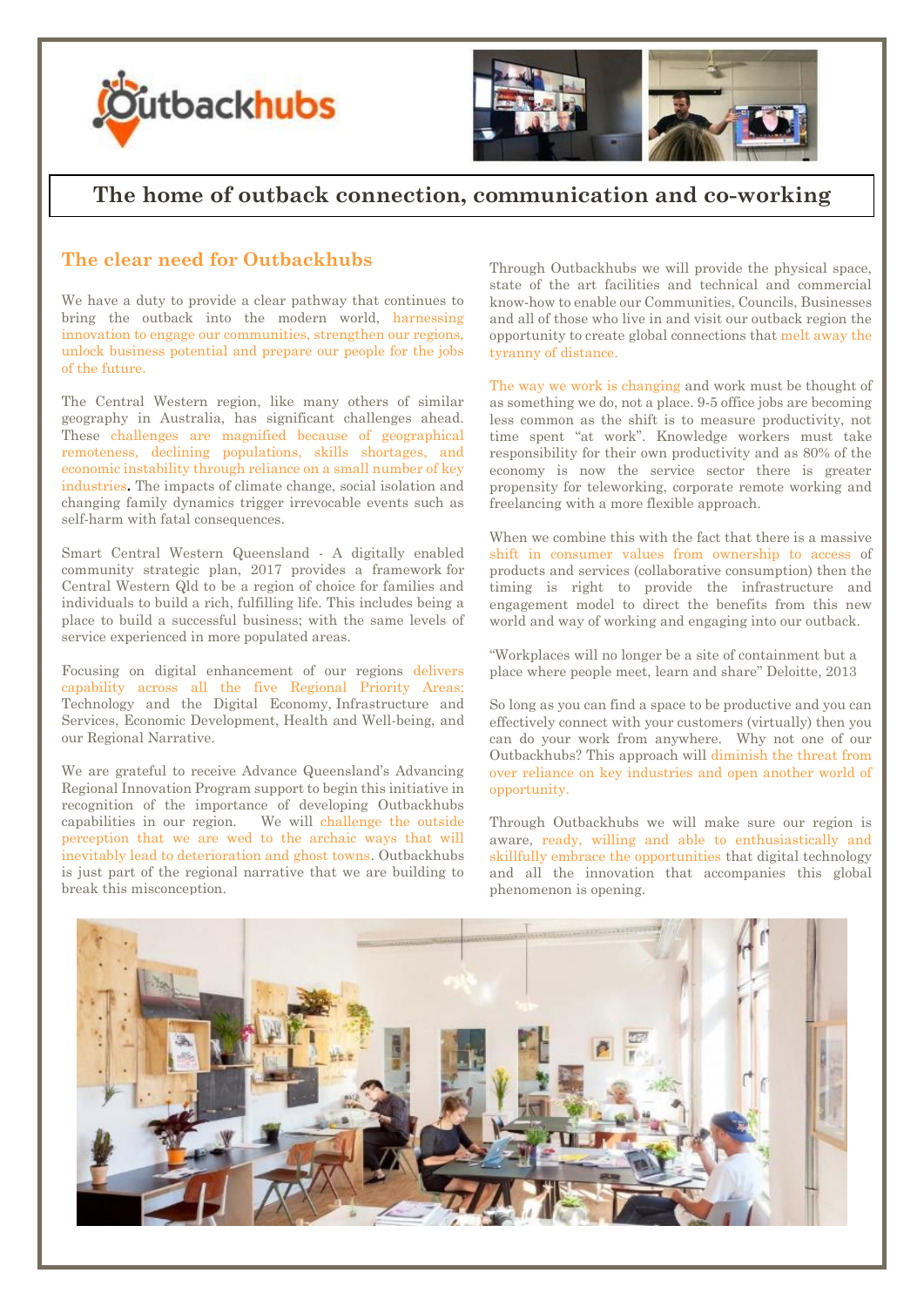

Established in 2017, Outbackhubs is a collaborative initiative to provide Communities, Councils, Industry and Individuals with a home from which they can connect and communicate with the rest of the world, participating through world-class technology, unrivalled connectivity, software and expert know-how.



More than just a co-working space, Outbackhubs is about innovative shared resources in a supportive environment that will encourage collaboration, growth and connectivity.

It will be a home for a growing community of like minded people and organisations that fosters innovation and provides a platform for ideas to flourish and businesses to grow.

Through globally recognised industry leading technology solutions such as "Zoom Room" a software-based conferencing platform we open easy to use channels for our members and visitors to engage with their audience.

Outbackhubs aims to retain and optimise the benefits for the outback's future health and prosperity.

## **Locations:**

With five co-working sites already in place throughout the Central Western Region including Blackall and Longreach, we have a further six in the pipeline, to be in Boulia and across Barcaldine Regional Council area. We have the opportunity to add more *and* to increase their use to generate more value within and between each area through connection and shared services (especially community groups).

Each will be part of the affiliated co-working network of Outbackhubs and as such members will be able to access facilities in other areas. Currently we are in negotiation with and have aspiration for affiliate members in McKinlay Shire and South West Regional Economic Development area, as well as metro centres such as Brisbane, Mackay and Townsville, extending out network even further.

## **Facilities, Services and Who will use them:**

Through globally recognised industry leading technology solutions such as "Zoom", a softwarebased conferencing platform we open easy to use channels for our Members and Visitors to engage with their audience.

Whether that is Councilors communicating with their remote Constituents or Peers, or our Business Customers seamlessly and professionally meeting those they serve elsewhere in the world.

| Щ    | Council<br>Employees,<br>Councillors | $\mathbf{T}$ | Community<br>Groups &<br>Associations | $\mu$<br>$\Delta$ | Industry &<br><b>Small Business</b>              |
|------|--------------------------------------|--------------|---------------------------------------|-------------------|--------------------------------------------------|
|      | Freelencers &<br><b>Teleworkers</b>  |              | Not for profit<br>Organisations       | へいて               | Education<br>Institutions &<br>Students          |
| mnxm | Federal<br>Government                |              | State<br>Government                   | י",               | Remote<br>Workers<br>& Visiting<br>Professionals |

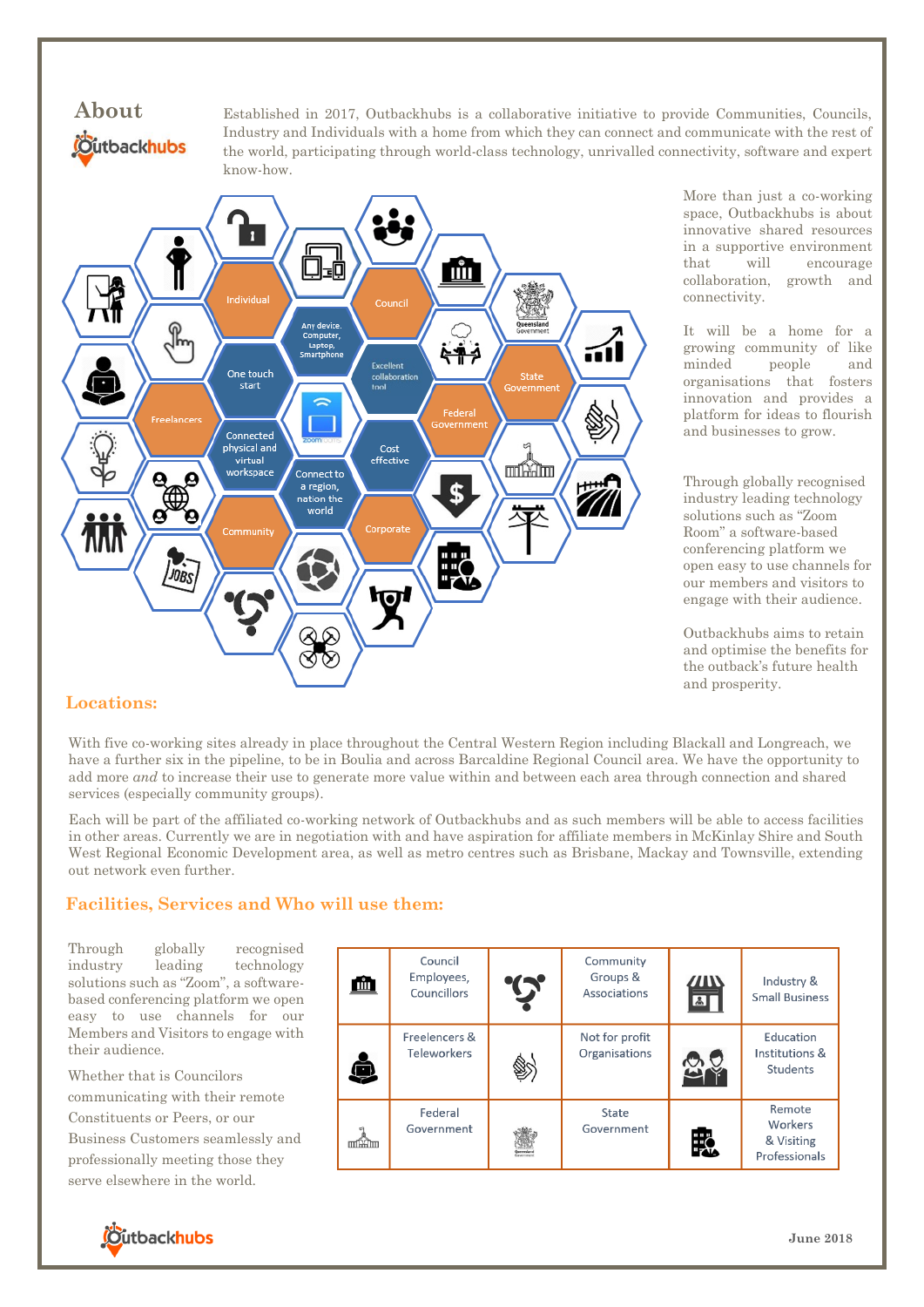Each Outbackhub site provides fully digitally enabled co-working spaces, designed with services to attract people from within the region, nationally and internationally. Facilities and services will vary according to demand but may include:

| $\Rightarrow$ | zoomrooms<br>conferencing platform     |   | Outbackhubs network<br>(Affiliated Co-working space) | $\frac{1}{2}$ | Hot desks             |
|---------------|----------------------------------------|---|------------------------------------------------------|---------------|-----------------------|
| e             | Administration/<br>office<br>equipment | 싾 | Access to training and workshops                     | 襾             | Fixed desks           |
| Š             | Networking events                      | ć | Tea, coffee & catering                               |               | Shared work spaces    |
|               | Virtual office support                 | Ω | Technical support                                    |               | Private meeting rooms |

Opening hours will be between 8.30am and 6pm, or outside of this by prior arrangement. Outbackhubs provides a home for an hour, a day, a week or a month.

All our customers have to do is turn up with a laptop, connect to the network and get started.

## **Customer Value proposition:**

Customers of Outbackhubs will include Locals, the Transient Workforce and Visitors passing through. Whether for a government organisation, a business venture or a community group or project, they each have varying needs that Outbackhubs is designed to service, as the table below illustrates.

| Customer profile                                |              |   |   |              |              |              |              |              |   |              |              |              |              |              |              |              |              |   |              |                          |  |
|-------------------------------------------------|--------------|---|---|--------------|--------------|--------------|--------------|--------------|---|--------------|--------------|--------------|--------------|--------------|--------------|--------------|--------------|---|--------------|--------------------------|--|
| Individuals, Students & "Side-Giggers"          | v            | X | X |              | $\mathbf{v}$ | v            | $\mathbf{v}$ | Ü            |   | $\mathbf{v}$ |              |              | X            | X            |              | $\mathbf{v}$ | x            | v | $\mathbf{v}$ | v<br>⋏                   |  |
| <b>Community Groups</b>                         | v            | X | X | $\mathbf{v}$ | v            | $\vee$       | $\mathbf{v}$ | $\mathbf{v}$ | v | x            | γ            | x            | X            | v            | $\mathbf{v}$ | $\mathbf v$  | X            | v | v            | x                        |  |
| <b>Industry &amp; Professional Associations</b> | v            | v | X | $\mathbf{v}$ | v            | $\vee$       | $\mathbf{v}$ | $\mathbf{v}$ | x | X            | γ            | X            | $\mathbf{v}$ | v            | $\mathbf{v}$ | X            | X            | v | v            | X                        |  |
| <b>Government &amp; Corporate Employees</b>     | v            | v | v | $\mathbf{v}$ | v            | $\mathbf{v}$ | $\mathbf{v}$ | $\mathbf{v}$ | v | X            | Y            | X            | x            | $\mathbf{v}$ | $\mathbf{v}$ | X            | X            | X | $\mathbf v$  | x                        |  |
| <b>Freelancers</b>                              | v            | X | v | $\mathbf{v}$ | v            | $\vee$       | $\mathbf{v}$ | $\mathbf{v}$ | v | v            | v            | $\mathbf{v}$ | $\mathbf{v}$ | $\mathbf{v}$ | $\mathbf{v}$ | $\mathbf v$  | v            | v | $\mathbf v$  | v                        |  |
| Independent professionals & Entrepreneurs       | Y            | v | v | $\mathbf{v}$ | $\mathbf{v}$ | $\mathbf v$  | $\mathbf{v}$ |              | v | $\mathbf{v}$ | Y            | $\mathbf{v}$ |              | $\mathbf{v}$ | $\mathbf{v}$ | $\mathbf{v}$ | $\mathbf{v}$ | v | $\mathbf v$  | $\overline{\phantom{a}}$ |  |
| <b>Remote workers &amp; Teleworkers</b>         | v            | v | v | ν            | X            | v            | $\mathbf v$  | $\mathbf{v}$ | v | X            | γ            | v            |              | X            | $\mathbf{v}$ | x            | v            | X | X            | x                        |  |
| <b>Temporary visiting workers</b>               | $\mathbf{v}$ | v | x |              | χ            | $\mathbf{v}$ | $\mathbf{v}$ | $\mathbf{v}$ | v | X            | v            | v            | X            | X            | $\mathbf{v}$ | x            | x            | χ | x            | v<br>ᄉ                   |  |
| <b>Visitors &amp; Tourists</b>                  | v            | X | X |              | $\mathbf{v}$ | v            |              |              | л | $\mathbf{v}$ | $\mathbf{v}$ | x            | X            | v<br>л       |              | x            |              |   | x            |                          |  |

The communities will build, so that a wide pool of experts, enterprises and talent begin to reinforce one another and add value through proximity. Outbackhubs are the next generation of co-working spaces linking regions into global networks and opportunities, offering knowledge workers the opportunity to work in, or much closer to, their region of residence.

### **Designed outcomes include:**

- − a digitally connected community building resilience and capacity
- − fostering new entrepreneurial talent
- increasing productive capacity of local businesses, contributing to the broader prosperity of the regions
- − opportunities to embrace the new way of working, and be ready for the jobs of the future
- − ability to tap into global opportunities that drive economic change
- a space to meet physically or virtually to tackle community challenges creatively
- a co-working environment for the public service (see note 1)
- − a place to develop healthy working synergies between peers across geographical divides

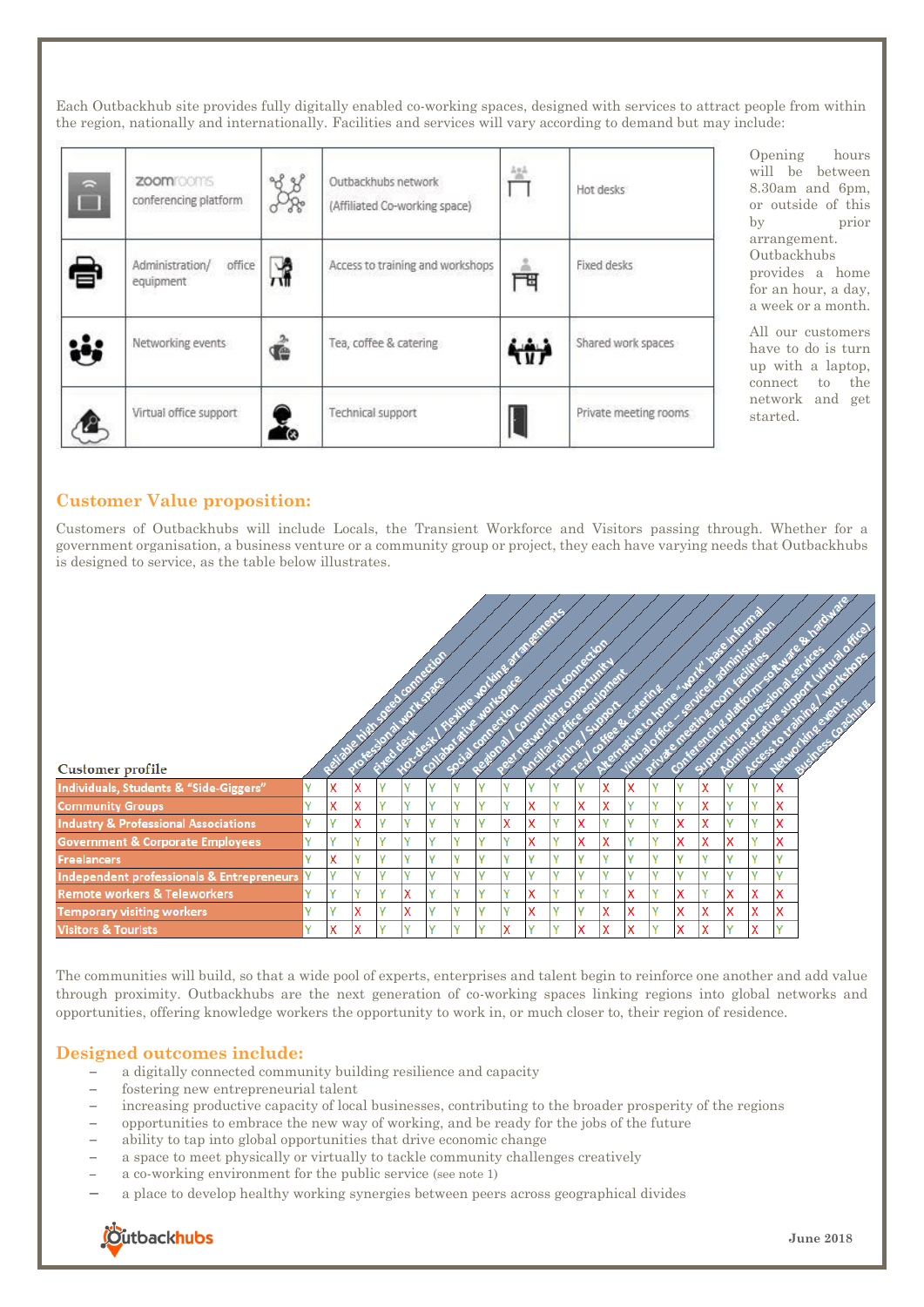## **Outbackhubs in practice**

## **Roles and Responsibilities:**

| <b>Outbackhubs:</b>                                                    | Local Government / Outbackhubs Partner:                         |
|------------------------------------------------------------------------|-----------------------------------------------------------------|
| On-site setup of facility (at cost) including hardware and<br>software | Provide a suitable location with adequate internet access       |
| Establish and manage a reliable digital conferencing<br>platform       | Provide funds for appropriate IT hardware                       |
| Advise and/or purchase most appropriate IT hardware                    | Cover all electrical and carpentry costs for installation       |
| Obtain and maintain all appropriate software licencing                 | Ensure annual software licence and management fee are           |
|                                                                        | paid to Outbackhubs to maintain connection to conferencing      |
|                                                                        | platform                                                        |
| Negotiate for optimum rates from software suppliers                    | Provide all appropriate furniture                               |
| Co-ordinate all bookings                                               | Ensure dedicated IT hardware is maintained as per               |
|                                                                        | direction/assistance from Outbackhubs                           |
| Will promote availability of facilities through                        | Provide site contact person (per site) to be trained and act as |
| Outbackhubs                                                            | onsite assistant for remote support from Outbackhubs            |

## **Investment & resources required:**

#### **Outbackhubs Sites:**

Outbackhubs Partners will be required to provide an appropriate venue for establishment of the facilities. As a minimum it must include a dedicated meeting room to house the technical hardware and software for the conferencing platform. Ideally it should also provide a space for co-working, possible break out space, a private meeting room, basic kitchen facilities and amenities. The location should have easy access to local amenities and be a positive representative space for a digitally enabled community as part of the regional narrative. This will be a well frequented site by locals and visitors alike and will be a showcase for the region. The site may be within an Outbackhubs Partner's premises or a separate location as appropriate. Ideally the chosen location should be available for a minimum of 12 months due to the cost of establishment.

### **All about**

### **ZOOM**rooms

RAPAD have installed and extensively trialed "Zoom rooms" our chosen conferencing platform for:

- Regular [weekly] team meetings (RAPAD, RFCSNQ, RAPAD Skilling)
- Community meetings (Red Ridge)
- Training (RAPAD Skilling)
- Workshops (Daniel Johnson, Tim Gentle, Impact Innovation)
- B-2-B (Business to Business) meetings. Various users who don't have access to strong internet, or where a group are meeting, have utilised these facilities
- Virtual face-to-face meetings i.e. speaking with a company for the first time
- Virtual collaborative planning/meeting
- Face to face collaborative planning/meeting where a group needs to work on an electronic document screen sharing.
- RAPAD weekly team meeting including RFCSNQ and RAPAD Skilling



## **ZOOM**rooms

### **Benefits**

| Connected physical<br>and virtual co-<br>working space       | Ability to join a meeting<br>with one touch                          |
|--------------------------------------------------------------|----------------------------------------------------------------------|
| Easy to set-up, cost<br>effective solution                   | Dedicated meeting<br>room, collaboration<br>space                    |
| Easy connectivity to<br>region, nation or<br>internationally | Any device can be used:<br>computer, laptop, tablet<br>or smartphone |
| Calendar integration                                         | Screen / Content sharing<br>capabilities                             |

# *<u>Cutbackhubs</u>*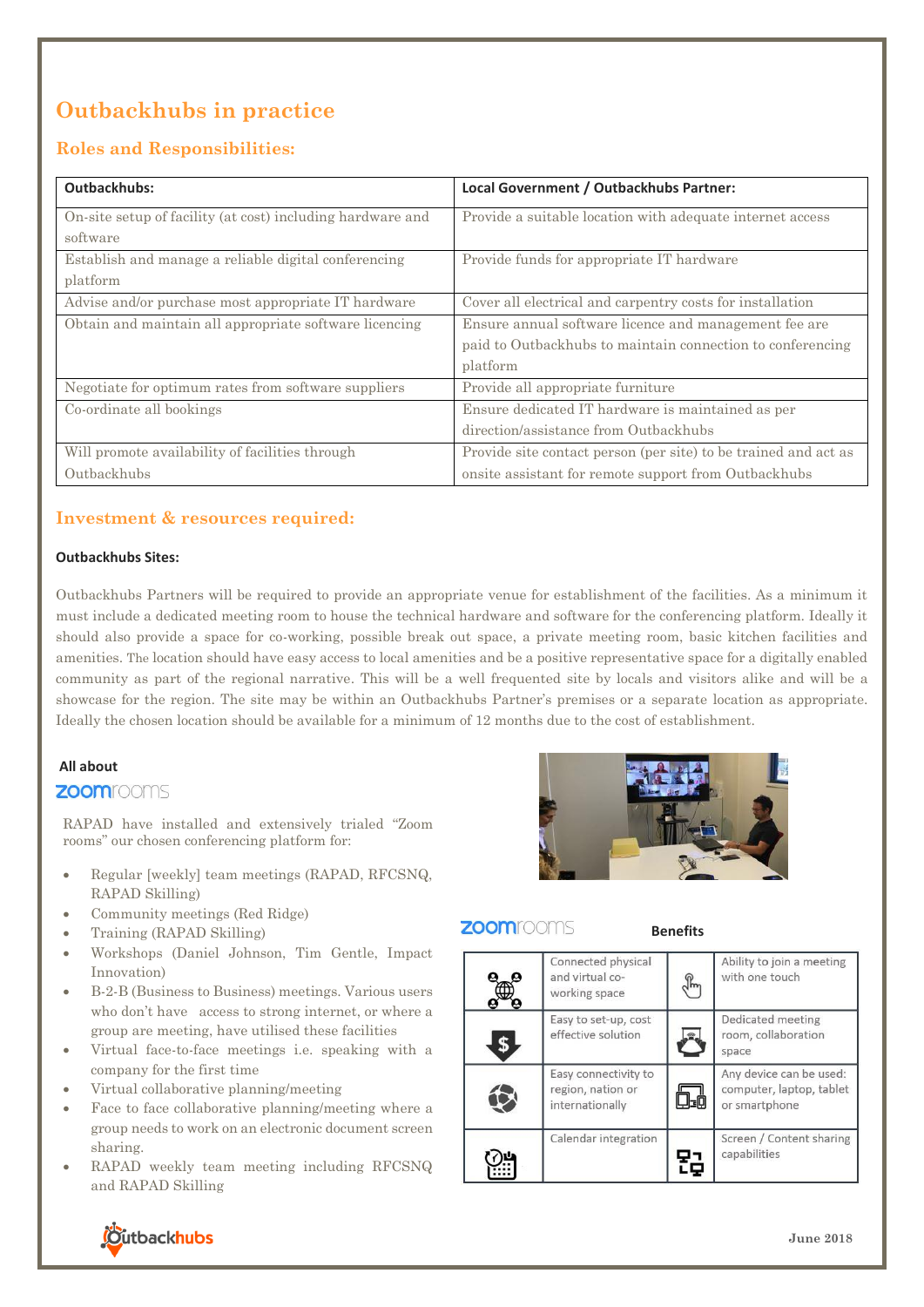### **Investment required per Customer type:**

|                                                                                   | Set up<br>costs        | Software<br>fee | Outbackhubs<br>Annual<br>Management Relevant<br>fee | Outbackhub<br>Discount |         |            |   |              |     |     |     |              |     |              |              |     |  |
|-----------------------------------------------------------------------------------|------------------------|-----------------|-----------------------------------------------------|------------------------|---------|------------|---|--------------|-----|-----|-----|--------------|-----|--------------|--------------|-----|--|
| <b>Customer Type</b>                                                              |                        |                 |                                                     |                        |         |            |   |              |     |     |     |              |     |              |              |     |  |
| Outbackhubs RAPAD Member Council                                                  |                        | $=$             |                                                     | \$8,800 75%*           | \$2,200 | V.         | v | I٧           | $=$ |     | $=$ | $=$          | $=$ | $=$          |              | $=$ |  |
| <b>ARIP Partner / RAPAD region entity</b><br>(Airports, Community based entities) | =                      | ÷               | \$8,800                                             | 50%                    | \$4,400 | $\sqrt{ }$ | V | $=$          | $=$ | $=$ | \$  | ÷            | \$  | Ŝ.           | $=$          | Ξ   |  |
| <b>External / Commercial</b>                                                      | ò                      | $=$             |                                                     | \$8,800 none           | \$8,800 | $\sqrt{ }$ |   | $\mathbf{s}$ | \$  | S   | s   | $\mathbf{s}$ | \$  | $\mathbf{s}$ | $\mathbf{s}$ | \$  |  |
|                                                                                   |                        | included        |                                                     |                        |         |            |   |              |     |     |     |              |     |              |              |     |  |
|                                                                                   | \$ Commercial<br>rates | at cost         |                                                     |                        |         |            |   |              |     |     |     |              |     |              |              |     |  |

#### **Minimum IT equipment required:**

| <b>Establishment costs</b>               |         |  |  |  |  |  |  |
|------------------------------------------|---------|--|--|--|--|--|--|
| Computer:                                | \$1300  |  |  |  |  |  |  |
| TV [55"]                                 | \$1000  |  |  |  |  |  |  |
| iPad:                                    | \$450   |  |  |  |  |  |  |
| Microphone and speaker:                  | \$2000  |  |  |  |  |  |  |
| Mobile stand with lockable cupboard      | \$750   |  |  |  |  |  |  |
| for equipment. OR                        |         |  |  |  |  |  |  |
| Wall mount:                              | \$200   |  |  |  |  |  |  |
| Min total cost IT equipment $-$ per site | \$5700  |  |  |  |  |  |  |
| On-site set up costs by Outback          | At cost |  |  |  |  |  |  |
| Digital (exc. carpentry & electrical)    |         |  |  |  |  |  |  |
| Annual costs (per site)                  |         |  |  |  |  |  |  |
| Software licence                         | \$750   |  |  |  |  |  |  |
| Outback Digital management fee           | \$2200  |  |  |  |  |  |  |

#### **Management fee:**

The base management fee will include all necessary support activities to ensure that the physical Outbackhub works effectively and that the Outbackhub Partner is regularly informed of all pertinent technical and performance issues. It will include the initial training of the Partner allocated on-site person and reasonable remote support for them to operate their location. It will also include required preventative maintenance of IT hardware and technical site facilities by Outbackhubs.

\*There may be additional discounts available when multiple sites are established in any region.

The intent is to build community based technical capability and capacity and Outback Digital will be proactive in this regard with the relevant Partner. Outback Digital will centrally promote the Outbackhubs network, facilities and services through Outback Telegraph.

All prices are inclusive of GST

### **Potential returns**

Outbackhubs proposes a business model is to be agreed upon according to the services and packages provided but the following gives an indication of successful approaches from other affiliated co-working spaces.

| <b>Outbackhubs</b> | Hot Desk | Fixed Desk | Meeting Room | Zoom-Room<br>(inc set up) | Included:<br>Desk<br>Free tea/coffee |
|--------------------|----------|------------|--------------|---------------------------|--------------------------------------|
| Hour               | \$5      | N/A        | \$25         | N/A                       | Free high-speed wi-fi access         |
| Half Day (3 hours) | \$10     | N/A        | \$50         | \$100                     | Remote basic technical support       |
| Full Day           | \$15     | N/A        | \$75         | \$150                     | Free car-parking                     |
| Week               | \$40     | \$75       | On request   | On request                | Security access 8.30am to 6pm        |
| Month              | \$100    | \$150      | On request   | N/A                       | Free access to break-out space       |

Councils may choose to subsidise different End-user types according to whether they are permanent in the region, visiting or commercial customers. There are additional potential income streams from services such as Training Programs, Virtual Office Services and Outbackhubs Network Membership that will increase the financial returns, at the same time as extending demand driven services. Even with half a dozen Outbackhubs Network Memberships from State and Federal Government, the financial benefits are improved. (see note 1)

In addition to the financial returns generated by the use of Outbackhubs, there is considerable economic benefit and potential to build community resilience and regional capacity and capability

Note 1. Australian Government has committed to supporting 12% of the public service to be regularly teleworking by 2020 (Digital Economy Strategy, 2011).